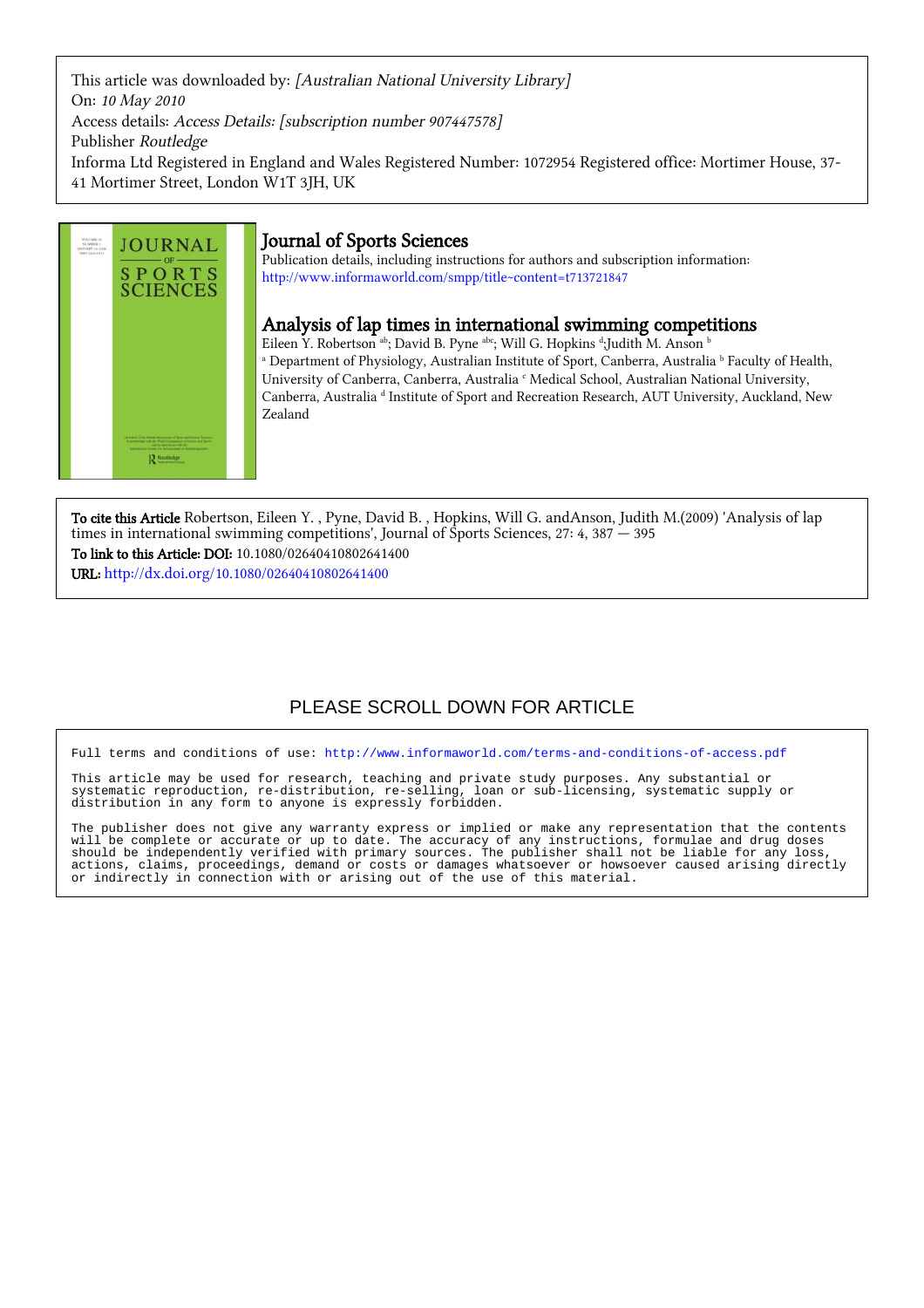# Analysis of lap times in international swimming competitions

EILEEN Y. ROBERTSON<sup>1,2</sup>, DAVID B. PYNE<sup>1,2,3</sup>, WILL G. HOPKINS<sup>4</sup>, & JUDITH M. ANSON2

<sup>1</sup>Department of Physiology, Australian Institute of Sport, Canberra, Australia, <sup>2</sup>Faculty of Health, University of Canberra, Canberra, Australia, <sup>3</sup>Medical School, Australian National University, Canberra, Australia, and <sup>4</sup>Institute of Sport and Recreation Research, AUT University, Auckland, New Zealand

(Accepted 21 November 2008)

### Abstract

Swimming performances were analysed for the top 16 finishers (semi-finalists, finalists) in nine international competitions over a 7-year period (1530 males, 1527 female). Total race time and intermediate lap times were log-transformed and analysed for effects of sex (male, female), stroke (freestyle, form strokes, individual medley), event (100, 200, and 400 m), and place (1–16). Between-athlete correlations characterized the relationship of each lap to final time, and within-athlete estimates quantified the effect of lap time on improvements in final time. Finalists exhibited very large correlations  $(r = 0.7-0.9)$  with final time in the second 50-m lap of 100-m events and the middle two 50-m and 100-m laps of 200-m and 400-m events respectively. For an individual swimmer, an achievable change in lap time was associated with an approximate  $0.4-0.8\%$  improvement in final time for finalists and an approximate  $0.5-1.1\%$  improvement in final time for semi-finalists, depending on sex, stroke, and event. The pattern of lap times was similar for the top 16 swimmers and between the best and worst swims for finalists. These findings indicate that substantial improvements can be made via the final lap in sprints and the middle two laps of 200- to 400-m events, but the overall pattern of lap times should not be changed.

Keywords: Mixed modelling, correlation, pattern of pacing, performance

#### Introduction

Successful performance in competition relies on a complex interaction of many factors, and in topranked athletes small differences can determine a competition outcome (Hopkins & Hewson, 2001). Pacing strategies are considered a key element in performance (Foster et al., 1993; Tucker, Lambert, & Noakes, 2006), especially in closely matched athletes when appropriate pacing can be the difference between winning or losing (Foster, Schrager, Snyder, & Thompson, 1994; Fukuba & Whipp, 1999). To determine the most effective pacing for an event, it is important to characterize the self-selected pattern of pacing adopted by elite athletes in competition (Foster et al., 2004). Observations at the 1980 and 1988 Olympic Games indicated a marked reduction in pace in the latter stages of sprint cycling and speed skating events, and a comparatively even pace for the longer duration 4000-m cycling and 3000-m speed skating events (Foster et al., 1993). These findings have been confirmed experimentally in 2000-m cycle time-trialling (Foster et al., 1993), 1500-m cycling (Foster et al., 2003), 2-min kayak ergometry (Bishop, Bonetti, & Dawson, 2002), and via computer simulations in speed skating (van Ingen Schenau, de Koning, & de Groot, 1990) and track cycling events (de Koning, Bobbert, & Foster, 1999; van Ingen Schenau, de Koning, & de Groot, 1992). Accordingly, an ''all-out'' or fast start is considered to be the most successful strategy in events of shorter duration ( $\sim 60$  s), while in middledistance events (2–4 min) a fast start followed by a transition to comparatively even pacing results in the best performance.

Recent competition analysis has demonstrated that world records in 800-m running events  $(< 110 s)$  are typified by a fast first lap and a notably slower second lap (Tucker et al., 2006). In 2000-m rowing events (6–8 min), the strategy employed by most athletes in international competition is a fast start in the first 500 m, a progressive slowing through the second and third 500 m, and a comparatively faster final 500 m (Garland, 2005). Race analysis in international swimming competition has predominantly

Correspondence: E. Y. Robertson, Department of Sports Studies, Faculty of Health, University of Canberra, ACT 2606, Australia. E-mail: eileen.robertson@canberra.edu.au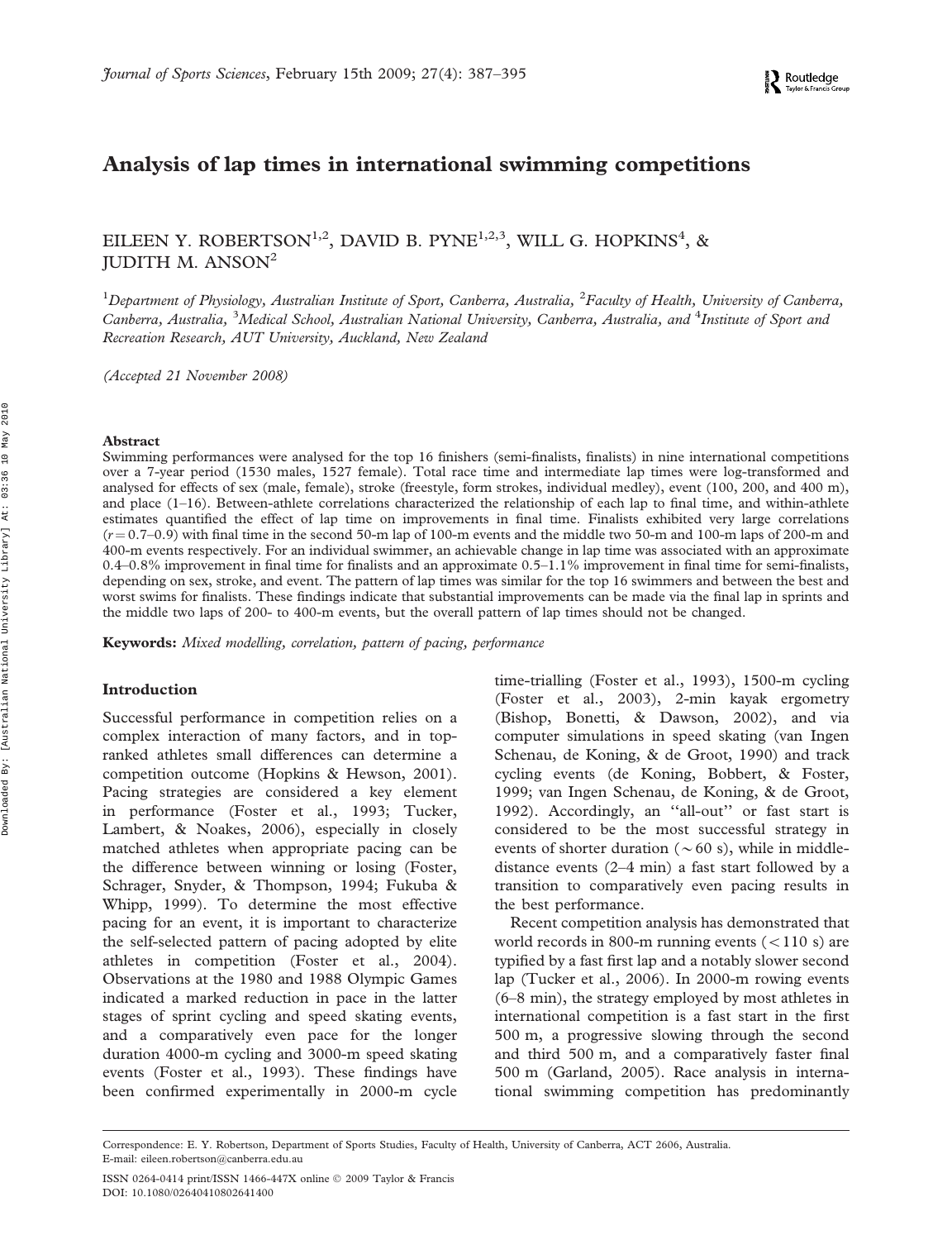characterized kinematic and temporal aspects (Arellano, Brown, Cappaert, & Nelson, 1994; Chengalur & Brown, 1992; Kennedy, Brown, Chengalur, & Nelson, 1990; Thompson, Haljand, & MacLaren, 2000; Wakayoshi, Nomura, Takahashi, Mutoh, & Miyashito, 1992). In these investigations, stroke kinetics were highly individualized (Chengalur & Brown, 1992; Kennedy et al., 1990; Wakayoshi et al., 1992) and therefore a poor predictor of performance (Thompson et al., 2000); in contrast, mid-pool swimming speed was highly related to finish time (Arellano et al., 1994; Thompson et al., 2000; Wakayoshi et al., 1992). The non-swimming components (start and turning times) also have a direct bearing on performance (Arellano et al., 1994; Thompson et al., 2000).

To the authors' knowledge, only one previous study addressed differences in pacing strategy and performance in swimming competition, and presented a selection of individual world record and gold medal winning performances as examples of the most successful strategies (Maglischo, 2003). Overall, winners of 100-m events paced positively with a fast first lap, 200-m and 400-m events were mainly evenly paced, some 400-m swimmers demonstrated a faster finish, while distance events (800 to 1500 m) were generally paced evenly (Maglischo, 2003). However, the pattern of pacing of an individual swim might not be reflective of the optimal strategy or even a deliberate strategy from the outset of the race.

Preliminary analysis (unpublished observations) conducted by the Australian Institute of Sport on pacing in Olympic swimming events identified two main trends: sprint events were decided in the last 25 m of the 50-m event and last 50 m of the 100-m event; and middle-distance events were set up with the second lap speed (second 50 m of the 200-m events and the second 100 m of the 400-m events). However, no published study has used statistical modelling to characterize the pattern of pacing adopted by a large cohort of elite swimmers over several international competitions.

Although coaches routinely advise swimmers to adopt a particular pacing plan for an event, there are limited quantitative data on how variations in lap times affect swimming performance in international competition. The main aim of this study was to determine differences in the relationship of specific laps to final time and the overall pattern of pacing between finalists and non-finalists in events differing in stroke (freestyle, backstroke, breaststroke, and butterfly) and distance (100 to 400 m) in international swimming competitions. A secondary aim was to calculate the magnitude of change needed in performance for a swimmer to improve his or her placing in competition.

#### **Methods**

Swimming performances (1530 males, 1527 females) from nine international competitions (two Olympic Games, three World Championships, two Commonwealth Games, two European Championships) over a 7-year period were analysed retrospectively. The events were 100- and 200-m freestyle, backstroke, breaststroke, and butterfly, 200- and 400-m individual medley and 400-m freestyle. All results were obtained from Internet sources. All data were in the public domain.

### **Statistics**

We used magnitude-based inferences and precision of estimation expressed as 90% confidence intervals (Batterham & Hopkins, 2006) to characterize changes and differences in lap times in international swimming competitions. Total race time, intermediate 50-m or 100-m split times, and placing for the top 16 finishers (the eight finalists and eight semifinalists) were log-transformed and analysed in the Statistical Analysis System (Version 9.1, SAS Institute, Cary, NC) for sex (male, female), stroke (freestyle, form strokes, individual medley), event  $(100, 200, \text{ and } 400 \text{ m})$ , and finishing place  $(1-16)$ . Log-transformation of the outcome measures reduces non-uniformity and is necessary when effects are analysed as a percent or factor. Effects and errors are converted to uniform additive effects, which can be modelled linearly and then back-transformed (Hopkins, Marshall, Batterham, & Hanin, 2009). The distribution of the log-transformed times showed little deviation from normality, other than a minor skewness attributable to a small tail of slower swimmers. Plots of residual versus predicted values were examined for each analysis to check for extreme outliers and non-uniformity of the residuals. Five race times were  $>4.0$  residual standard deviations  $(s)$ from the predicted value and deleted  $(< 0.2\%$  of race times). From a possible 16 race times in 11 individual events over nine competitions for male and female swimmers ( $n = 3168$ ), a small number of race results were unavailable because there were less than 16 entrants in some events (0.9%), swimmers had been disqualified (0.3%), or semi-final results were not accessible for 400-m events in two competitions (2.0%). Race times for each event are presented as mean and between-athlete standard deviation to represent the average and typical spread over nine competitions for the finalists (Table I).

To quantify the relationship (or association) of each lap time to final time, we employed three complementary analyses: correlational analysis, within-athlete mixed linear modelling (effect of 2 standard deviation change on final time), and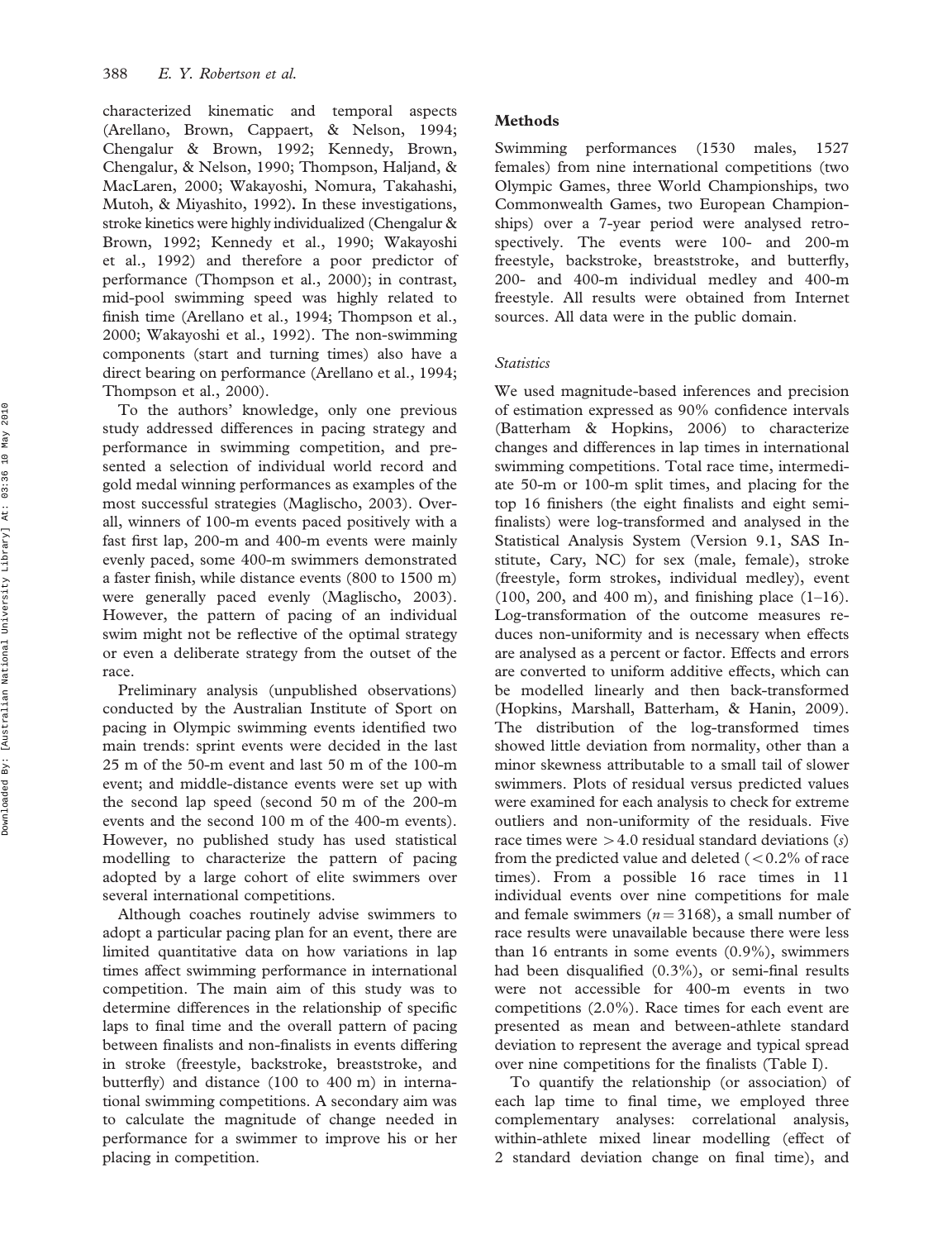Table I. Mean lap times (s) and final time (min : s) for 100- to 400-m events for male and female finalists (top eight swimmers) in nine international competitions.

|               |                  | Freestyle          | Backstroke         | Breaststroke     | Butterfly          | Individual medley  |
|---------------|------------------|--------------------|--------------------|------------------|--------------------|--------------------|
| Men's 100 m   | Lap1             | $23.58 \pm 0.38$   | $26.71 \pm 0.36$   | $28.72 \pm 0.38$ | $24.62 \pm 0.31$   |                    |
|               | Lap 2            | $25.64 + 0.39$     | $28.34 + 0.40$     | $32.55 + 0.54$   | $28.07 + 0.51$     |                    |
|               | Final time       | $49.22 \pm 0.54$   | $55.05 \pm 0.60$   | $1:01.27 + 0.63$ | $52.69 \pm 0.69$   |                    |
| Women's 100 m | Lap1             | $26.54 + 0.27$     | $30.02 + 0.37$     | $32.26 + 0.51$   | $27.68 + 0.50$     |                    |
|               | Lap2             | $28.49 + 0.44$     | $31.67 + 0.48$     | $36.31 + 0.54$   | $31.39 + 0.56$     |                    |
|               | Final time       | $55.03 + 0.55$     | $1:01.69 + 0.68$   | $1:08.58 + 0.88$ | $59.07 + 0.85$     |                    |
| Men's 200 m   | Lap1             | $25.33 + 0.55$     | $28.06 + 0.46$     | $30.22 + 0.42$   | $26.42 + 0.41$     | $26.33 + 0.42$     |
|               | Lap2             | $27.24 \pm 0.43$   | $29.99 \pm 0.45$   | $33.70 \pm 0.47$ | $29.76 \pm 0.42$   | $30.92 \pm 0.76$   |
|               | Lap1             | $27.74 + 0.49$     | $30.61 + 0.56$     | $34.20 + 0.50$   | $30.37 + 0.55$     | $34.88 + 0.77$     |
|               | Lap <sub>2</sub> | $27.61 + 0.64$     | $30.72 \pm 0.66$   | $34.67 + 0.74$   | $30.97 + 0.81$     | $28.79 + 0.68$     |
|               | Final time       | $1:47.91 + 1.62$   | $1:59.37 + 1.68$   | $2:12.79 + 1.42$ | $1:57.53 \pm 1.61$ | $2:00.93 + 1.36$   |
| Women's 200 m | Lap1             | $28.17 + 0.39$     | $31.35 + 0.35$     | $33.73 + 0.59$   | $29.25 + 0.52$     | $29.29 + 0.60$     |
|               | Lap2             | $30.16 + 0.29$     | $33.14 \pm 0.55$   | $37.43 + 0.56$   | $32.85 \pm 0.59$   | $34.38 \pm 0.83$   |
|               | Lap1             | $30.63 + 0.34$     | $33.75 + 0.59$     | $37.96 + 0.68$   | $33.56 + 0.71$     | $39.15 + 1.08$     |
|               | Lap 2            | $30.63 \pm 0.34$   | $33.74 + 0.81$     | $38.34 \pm 0.89$ | $34.22 + 0.88$     | $31.76 \pm 0.80$   |
|               | Final time       | $1:59.41 + 1.11$   | $2:11.98 \pm 1.67$ | $2:27.47 + 2.26$ | $2:09.89 + 2.26$   | $2:14.58 + 1.74$   |
| Men's 400 m   | Lap 1            | 55.31 $\pm$ 0.85   |                    |                  |                    | $58.85 + 0.96$     |
|               | Lap2             | $57.99 + 0.75$     |                    |                  |                    | $1:06.54 + 2.00$   |
|               | Lap1             | $58.05 + 0.93$     |                    |                  |                    | $1:12.97 + 1.74$   |
|               | Lap2             | $57.14 \pm 1.21$   |                    |                  |                    | $59.54 \pm 1.25$   |
|               | Final time       | $3:48.49 + 3.18$   |                    |                  |                    | $4:17.90 + 3.96$   |
| Women's 400 m | Lap1             | $1:00.69 + 0.68$   |                    |                  |                    | $1:04.55 + 1.46$   |
|               | Lap2             | $1:03.63 + 0.61$   |                    |                  |                    | $1:12.58 + 1.94$   |
|               | Lap1             | $1:03.73 \pm 0.84$ |                    |                  |                    | $1:22.25 \pm 2.33$ |
|               | Lap 2            | $1:02.51 \pm 1.24$ |                    |                  |                    | $1:04.84 \pm 1.79$ |
|               | Final time       | $4:10.53 + 2.87$   |                    |                  |                    | $4:44.22 + 4.92$   |

examination of the pattern of lap times (betweenathletes and within-athlete). First, we derived correlation coefficients (r) between individual 50-m or 100-m lap times and finish time. Correlations were interpreted based on Cohen's scale of magnitudes (Cohen, 1988) comprising 0.1 (small), 0.3 (moderate), and 0.5 (large), augmented (Hopkins et al., 2009) to include 0.7 (very large) and  $> 0.9$  (nearly perfect). Mean correlations between consecutive laps were compared using the paired  $t$ -statistic. The practical implication of the correlations was assessed by estimating the number of between-athlete standard deviations of change needed in a predictor variable (lap time) to increase a swimmer's ranking based on a correlated outcome measure (performance). From statistical first principles, the relationship between the change in a predictor  $(\Delta x)$  and outcome measure  $(\Delta y)$  is  $\Delta y/s_y = r\Delta x/s_x$ , where s<sub>y</sub> and  $s_x$  are the standard deviation of y and x respectively, and r is the correlation coefficient. Assuming the predictor and performance scores were normally distributed for the finalists, we used this relationship to calculate changes in  $x$  (as a factor of  $s_x$ ) needed to change the ranking of an athlete (based on quantiles of the outcome measure) when there are eight competitors in the final.

Second, a mixed linear model (Proc Mixed) provided estimates of the effect of change in lap

time on final time, with a random effect for athlete to account for repeated measures. A change in lap time of 2 s was deemed appropriate to gauge the effect of a continuous predictor, by ensuring congruence between Cohen's threshold magnitudes for correlations and standardized differences (Hopkins et al., 2009). Two standard deviations of a normally distributed predictor also corresponds approximately to the mean separation of lower and upper tertiles (2.2 s). The threshold for the smallest worthwhile enhancement in swimming performance in international competition has previously been established as 0.4% (Pyne, Trewin, & Hopkins, 2004; Trewin, Hopkins, & Pyne, 2004). The percent effect of each lap time on final time was converted to an approximate change in swim time (seconds) to assist practical interpretation.

Finally, to examine the pattern of lap times for the finalists and semi-finalists, the mean lap times for all the swimmers (placed 1–16) were plotted for each event (between-athletes). For those swimmers competing in the same event in at least three competitions, a similar approach was used to inspect the pattern of lap times for their swims grouped as fastest, slowest, and intermediate. The mean lap times were plotted to compare the pattern of lap times of the groups in each event (withinathlete).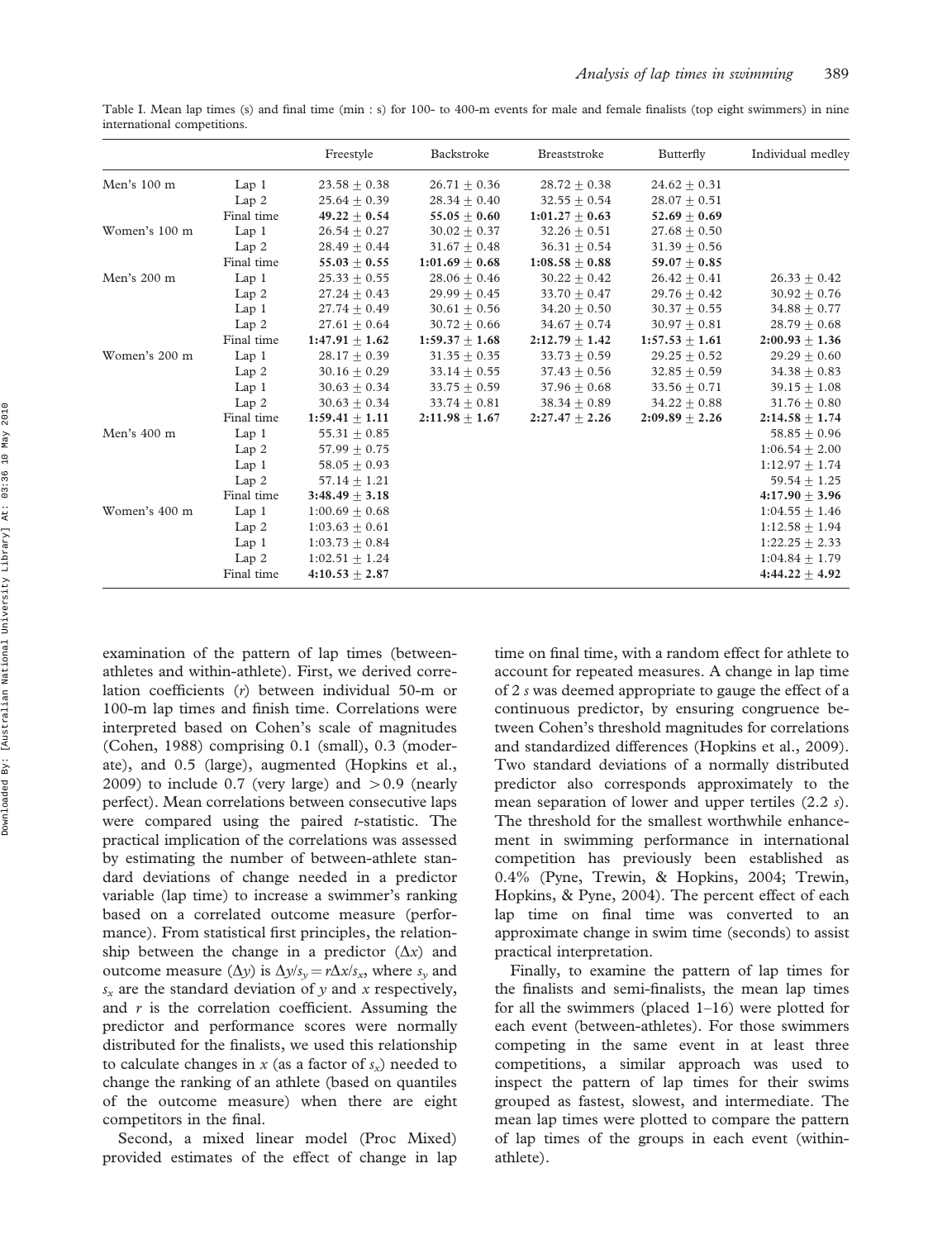#### Results

#### Correlation of lap time to final time

The mean correlation for all four strokes combined shows that the highest correlations with final time were in the final 50-m lap of 100-m events and the third 50-m lap of 200-m events for finalists and semifinalists (Table II). Each 100-m lap of 400-m freestyle had a very large correlation with final time for finalists, but the second  $(r = 0.85)$  and third laps  $(r = 0.91)$  were the highest, while the semi-finalists exhibited the highest correlation in the third lap  $(r = 0.79)$ .

Freestyle and form strokes exhibited subtle differences in correlation of lap times to final time. The last lap had the strongest relationship with final time in all 100-m events, except men's 100-m freestyle, where both laps had the same correlation. In 200-m events, the strongest correlations were exhibited in the middle two laps of backstroke and breaststroke, the third lap in freestyle, and the third and fourth laps in butterfly and individual medley. In 200-m individual medley, the final lap (freestyle) was correlated most strongly with final time both for males and females  $(r = 0.66)$ . However, in 400-m individual medley, where each stroke is swum for two consecutive laps, the strongest correlation with final time was the third 100-m lap for males (breaststroke;  $r = 0.73$ ) and the fourth 100-m lap for females (freestyle;  $r = 0.83$ ).

The relative change in lap time needed to improve an individual swimmer's placing in a race was calculated from the lap correlation. The lap with the strongest correlation to final time requires less improvement to change placing in a race. For example, a correlation of  $r = 0.72$  in lap 4 in men's

200-m freestyle requires an improvement equal to approximately 0.5 of the typical between-athlete standard deviation ( $\sim$  0.3 s) to improve placing in a race from non-medallist (fourth) to medallist (third) position, and about 0.9 s ( $\sim$  0.6 s) to move from silver (second) to gold (first). A stronger correlation of  $r = 0.89$  in lap 2 would require less improvement in that lap to move up one place to third ( $\sim 0.4$  s,  $\sim$  0.2 s) or to move from second to first place  $(\sim 0.7 \text{ s}, \sim 0.3 \text{ s}).$ 

#### Effect of lap time on final time

The improvement in final time that was associated with an achievable change in lap time was quantified by modelling the effect of lap time on final time (Table III). The effect of each lap time on final time was of similar magnitude across all the strokes for male and female finalists in 100-m ( $\sim 0.6-0.8\%$ ), 200-m ( $\sim$  0.4–0.8%), and 400-m ( $\sim$  0.5–0.8%) events. These effects equate to an overall improvement in final time of approximately 0.3–0.5 s in 100 m events, 0.4–1.1 s in 200-m events, and 1.3–2.0 s in 400-m freestyle. The semi-finalists demonstrated a similar pattern in 100-m  $({\sim}0.7{-}0.9\%)$ , 200-m  $(\sim 0.6-1.1\%)$ , and 400-m  $(\sim 0.8-1.1\%)$  events, equating to a possible improvement of approximately 0.4–0.6 s in the 100-m events, 0.6–1.1 s in the 200 m events, and 2.1–2.6 s in the 400-m freestyle.

#### Pattern of lap times

All swimmers tended to follow a similar pattern of lap times (shape of the curve) in an event. Mean times for each lap for the top 16 swimmers in men's 100-m, 200-m, and 400-m freestyle are shown in

Table II. Between-swimmer correlation of each lap time to final time for finalists and semi-finalists in 100- and 200-m events.

|                  |                  | Freestyle |       | Backstroke |       | Breaststroke |       | Butterfly |       |      |
|------------------|------------------|-----------|-------|------------|-------|--------------|-------|-----------|-------|------|
|                  |                  | Men       | Women | Men        | Women | Men          | Women | Men       | Women | Mean |
| <b>Finalists</b> |                  |           |       |            |       |              |       |           |       |      |
| 100 <sub>m</sub> | Lap1             | 0.67      | 0.32  | 0.70       | 0.69  | 0.51         | 0.75  | 0.70      | 0.80  | 0.64 |
|                  | Lap 2            | 0.67      | 0.89  | 0.76       | 0.85  | 0.80         | 0.83  | 0.88      | 0.83  | 0.81 |
| 200 m            | Lap1             | 0.66      | 0.53  | 0.60       | 0.28  | 0.49         | 0.66  | 0.53      | 0.65  | 0.55 |
|                  | Lap2             | 0.89      | 0.45  | 0.77       | 0.81  | 0.65         | 0.78  | 0.49      | 0.78  | 0.70 |
|                  | Lap 3            | 0.81      | 0.70  | 0.84       | 0.87  | 0.63         | 0.91  | 0.85      | 0.90  | 0.81 |
|                  | Lap $4$          | 0.72      | 0.56  | 0.63       | 0.70  | 0.67         | 0.68  | 0.83      | 0.83  | 0.70 |
| Semi-finalists   |                  |           |       |            |       |              |       |           |       |      |
| 100 <sub>m</sub> | Lap1             | 0.27      | 0.55  | 0.43       | 0.58  | 0.40         | 0.74  | 0.44      | 0.53  | 0.49 |
|                  | Lap2             | 0.60      | 0.72  | 0.65       | 0.84  | 0.54         | 0.72  | 0.58      | 0.58  | 0.65 |
| $200 \text{ m}$  | Lap1             | 0.17      | 0.08  | 0.48       | 0.47  | 0.62         | 0.48  | 0.23      | 0.50  | 0.38 |
|                  | Lap2             | 0.33      | 0.47  | 0.67       | 0.68  | 0.76         | 0.62  | 0.51      | 0.49  | 0.57 |
|                  | Lap <sub>3</sub> | 0.77      | 0.73  | 0.72       | 0.86  | 0.83         | 0.91  | 0.79      | 0.71  | 0.79 |
|                  | Lap <sub>4</sub> | 0.64      | 0.73  | 0.40       | 0.65  | 0.35         | 0.64  | 0.54      | 0.66  | 0.58 |

Note: The mean correlation, in the final column, is the average lap correlation for male and female swimmers from all four strokes combined. Data are mean correlations for the swimmers placed 1–8 and 9–16 in nine competitions.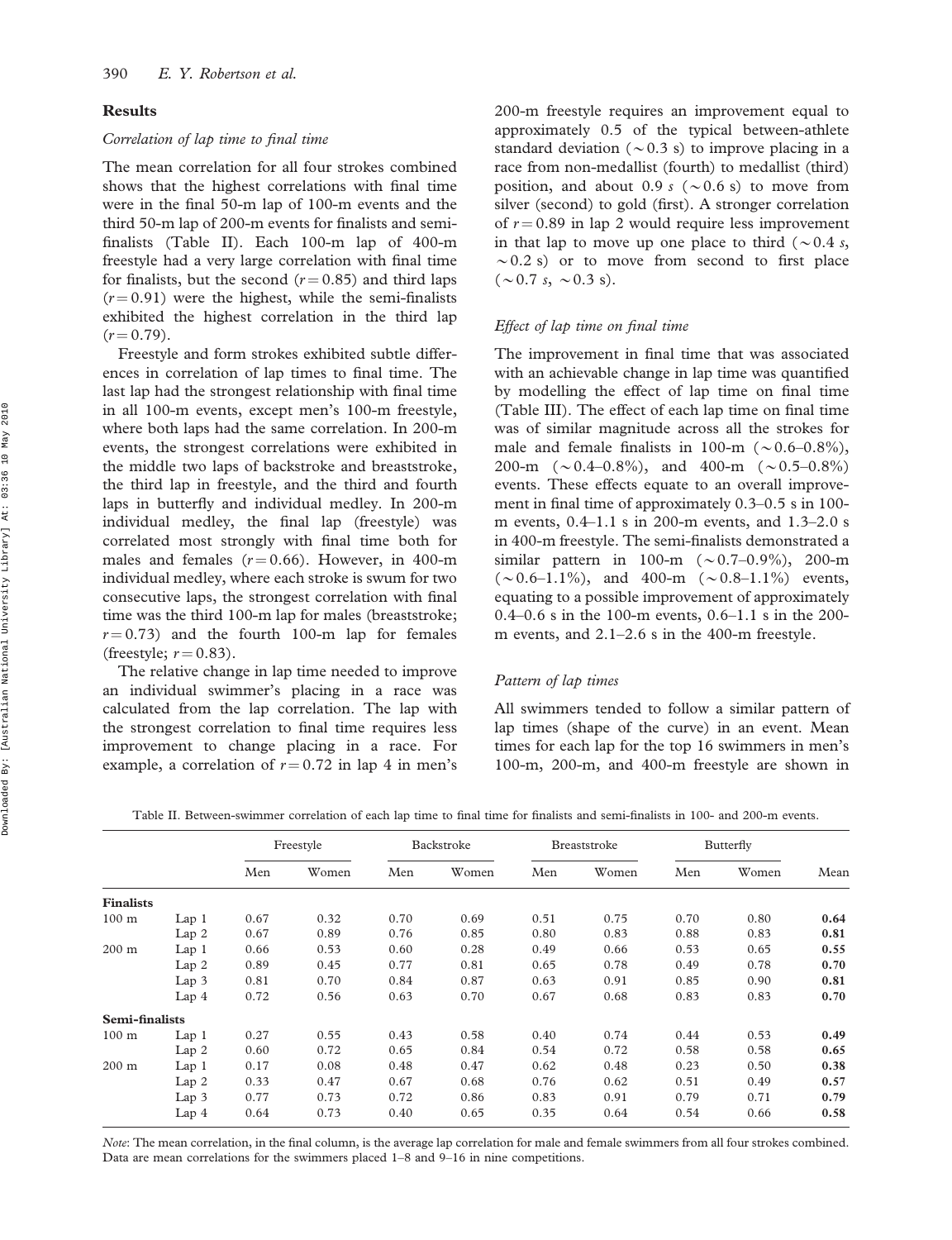|                  |                  | Freestyle      |     | Backstroke  |     | Breaststroke   |     | Butterfly      |     |                  |
|------------------|------------------|----------------|-----|-------------|-----|----------------|-----|----------------|-----|------------------|
|                  |                  | $\frac{0}{0}$  | (s) | $\%$        | (s) | $\frac{0}{0}$  | (s) | $\frac{0}{0}$  | (s) | Mean             |
| <b>Finalists</b> |                  |                |     |             |     |                |     |                |     |                  |
| 100 <sub>m</sub> | Lap1             | $0.6;\pm 0.1$  | 0.3 | $0.8; +0.1$ | 0.5 | $0.7; \pm 0.1$ | 0.4 | $0.7; \pm 0.1$ | 0.4 | 0.7              |
|                  | Lap $2$          | $0.6;\pm 0.1$  | 0.3 | $0.7; +0.1$ | 0.4 | $0.7; +0.1$    | 0.5 | $0.7; \pm 0.1$ | 0.4 | 0.7              |
| $200 \text{ m}$  | Lap1             | $0.4; +0.1$    | 0.4 | $0.6; +0.2$ | 0.7 | $0.5$ ; + 0.1  | 0.8 | $0.6$ ; + 0.1  | 0.8 | 0.5              |
|                  | Lap2             | $0.7; \pm 0.1$ | 0.8 | $0.7; +0.1$ | 0.9 | $0.8; +0.1$    | 1.1 | $0.7; \pm 0.1$ | 0.9 | 0.7              |
|                  | Lap <sub>3</sub> | $0.7; +0.1$    | 0.8 | $0.7; +0.1$ | 0.9 | $0.7; +0.1$    | 1.0 | $0.7; +0.1$    | 0.9 | 0.7              |
|                  | Lap <sub>4</sub> | $0.4; +0.1$    | 0.4 | $0.4; +0.1$ | 0.5 | $0.5 + 0.1$    | 0.6 | $0.5; \pm 0.1$ | 0.6 | 0.4              |
| Semi-finalists   |                  |                |     |             |     |                |     |                |     |                  |
| 100 <sub>m</sub> | Lap1             | $0.7; +0.1$    | 0.4 | $0.9; +0.1$ | 0.5 | $0.8; +0.1$    | 0.6 | $0.8; +0.1$    | 0.5 | 0.8              |
|                  | Lap2             | $0.7; +0.1$    | 0.4 | $0.8; +0.1$ | 0.5 | $0.7; +0.1$    | 0.5 | $0.8; \pm 0.1$ | 0.5 | 0.7              |
| $200 \text{ m}$  | Lap1             | $0.7; +0.1$    | 0.8 | $1.0; +0.1$ | 1.3 | $1.1; +0.1$    | 1.6 | $0.9; +0.1$    | 1.1 | 0.9 <sub>0</sub> |
|                  | Lap2             | $0.8; \pm 0.1$ | 1.0 | $0.9; +0.1$ | 1.2 | $0.9; +0.1$    | 1.4 | $0.9; \pm 0.1$ | 1.1 | 0.9              |
|                  | Lap <sub>3</sub> | $0.7; +0.1$    | 0.8 | $0.9; +0.1$ | 1.1 | $0.9; +0.1$    | 1.3 | $0.9; +0.1$    | 1.1 | 0.8              |
|                  | Lap <sub>4</sub> | $0.5; +0.1$    | 0.6 | $0.7; +0.1$ | 0.9 | $0.8; +0.1$    | 1.1 | $0.7; +0.1$    | 0.9 | 0.7              |

Table III. Percent effect of (2 s) improvement in lap time on final time (mean;  $\pm$  90% CL) for finalists and semi-finalists in 100- and 200-m events.

Note: Mean effect is the average effect for male and female swimmers from all four strokes combined. The approximate improvement in final time (s) associated with a 2 s change in lap time is shown for each stroke. Data are mean effect for male and female swimmers placed 1–8 and 9–16 in nine competitions.

Figure 1. All 16 placed swimmers showed a similar pattern of lap times, but winners of the 100-m freestyle had a faster final lap than the other swimmers, and winners in the 200 m and 400 m generally maintained a lead through each of the intermediate laps. The pattern of lap times in 100-m events shows a faster first lap ( $\sim$  1–3 s) because of the influence of the start. In 200-m and 400-m events, a fast first lap from the dive start is followed by mainly even pacing through the middle laps, and an evenly paced or slightly faster final lap. For swimmers who competed in more than three competitions, a similar pattern of lap times was observed for their fastest, intermediate, and slowest finish times. An example, for men's 100-m, 200-m, and 400-m freestyle finalists is shown in Figure 2.

#### Discussion

The pattern of pacing adopted in international swimming competition was evaluated by quantifying the relationship of each lap to final time and characterizing the pattern of lap times. Overall, the lap with the strongest relationship to final time was the final lap for sprint events and the middle two laps for 200-m and 400-m events. Our modelling shows that improvements in these lap times were associated with performance enhancements that would substantially increase the likelihood of a medal in topranked swimmers (Pyne et al., 2004; Trewin et al., 2004). A similar pattern of lap times was adopted in each event regardless of the sex, finish position or the best and worst swims for an individual. Successful

swimmers were faster through each of the laps and in final time, suggesting fitness and technique (rather than pacing strategy) need to be developed in less successful swimmers. In this investigation, we did not directly address whether the pattern of pacing was reflective of a deliberate strategy, although these combinations of lap time were the most successful in these international competitions. Collectively these outcomes confirm that improvements in specific lap times are associated with substantial gains in performance, but the overall pattern of lap times should not be changed.

#### Differences between sprint and middle-distance events

Taken together, the correlation of specific laps and their effect on final time indicate where the greatest improvements can be made to performance. Individuals with a faster final lap in sprint events can substantially improve their final time, with lessskilled swimmers reported to have a larger differential between first and second lap speed (Chollet, Pelayo, Delaplace, Tourny, & Sidney, 1997). The fast–slow pattern in sprint events is in agreement with that previously reported during 100-m swimming (Maglischo, 2003) and running (Tucker et al., 2006), where a reduction in speed in the second lap is tolerated to be competitive early on. This characteristic reduction in speed suggests a limited ability of the physiological processes that underpin performance to increase in pace in the latter half of short-duration events (Tucker et al., 2006). In other sprint events where resistive forces are smaller, such as cycling (de Koning et al., 1999;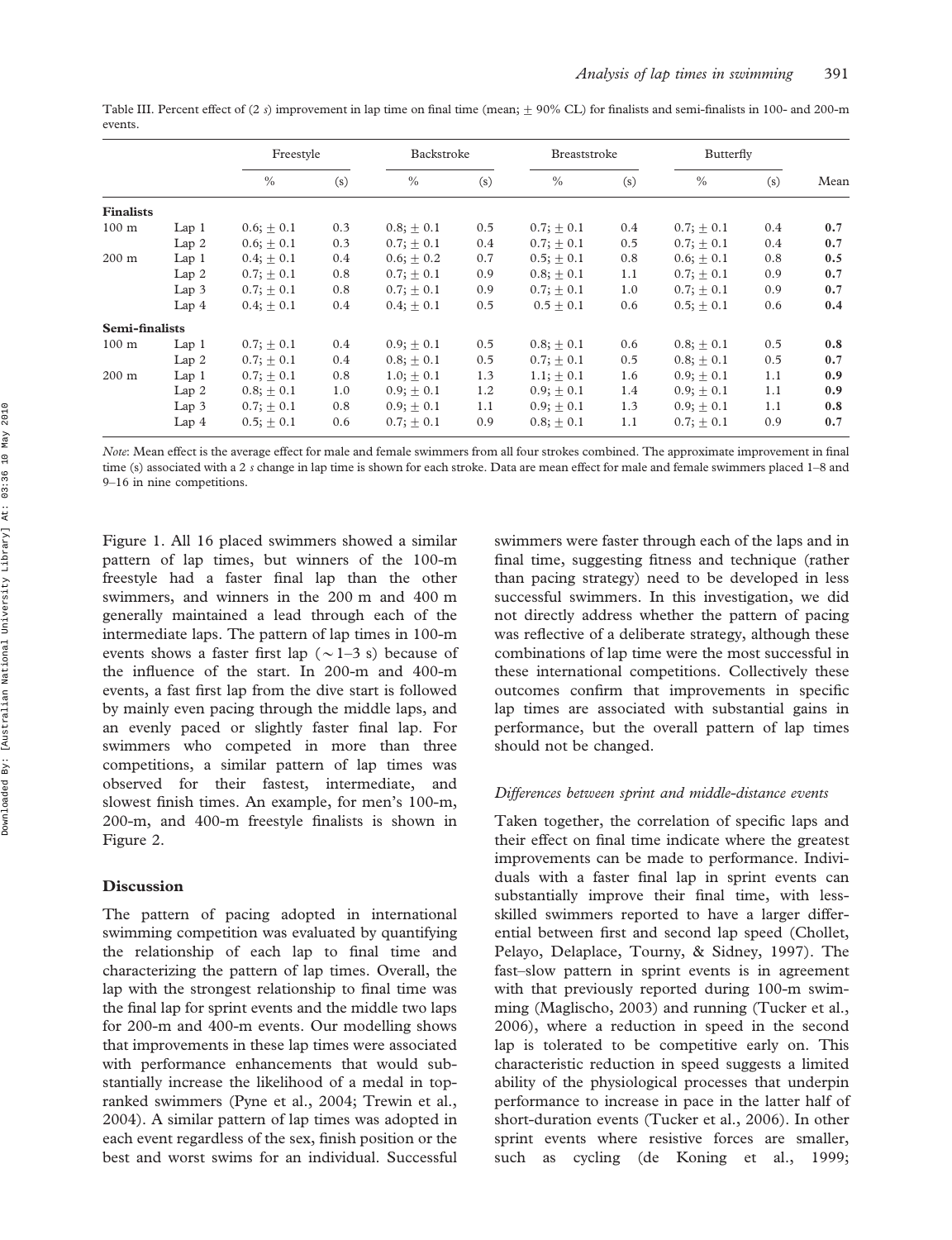





Figure 2. Mean lap time (s) for men's 100-, 200-, and 400-m freestyle finalists who competed in more than three competitions. Performances are evenly distributed into fastest, intermediate, and slowest groups for an individual swimmer and demonstrate a similar pattern of lap times for the best and worst swims. Data points are mean  $\pm s$  and have been offset for clarity.

Foster et al., 2003) and speed skating (van Ingen Schenau, de Koning, & de Groot, 1994), an all-out strategy is considered optimal, as high speeds can be maintained even when power output is reduced. However, because of higher drag forces in swimming, a reduction in power output results in a large deceleration (Foster et al., 2003). It follows that the most successful sprint swimmers in this analysis were able to maintain swimming speed in the final lap (Chollet et al., 1997; Thompson et al., 2000; Wakayoshi et al., 1992).

On the whole, 200-m events are evenly paced and the middle laps have the strongest relationship with final time. Similarly in 400-m freestyle, the middle two laps appear to set up the race for the top swimmers. This mainly even pacing has previously been reported in 200-m swimming with the most successful swimmers starting the race at the highest speed that can be maintained for four laps, while in 400-m events a gradual build up through the middle 200–300 m before a faster finish lap has been observed (Maglischo, 2003). In other middledistance events lasting 2–4 min, predominantly even pacing has been reported as the most successful approach for cycling and speed skating (de Koning et al., 1999; Foster et al., 1993; van Ingen Schenau et al., 1994). The observed differences between the correlation of lap times to final time in sprint (100-m) and middle-distance (200- and 400-m) events is consistent with the notion that one of the key factors determining pacing is the duration of the event.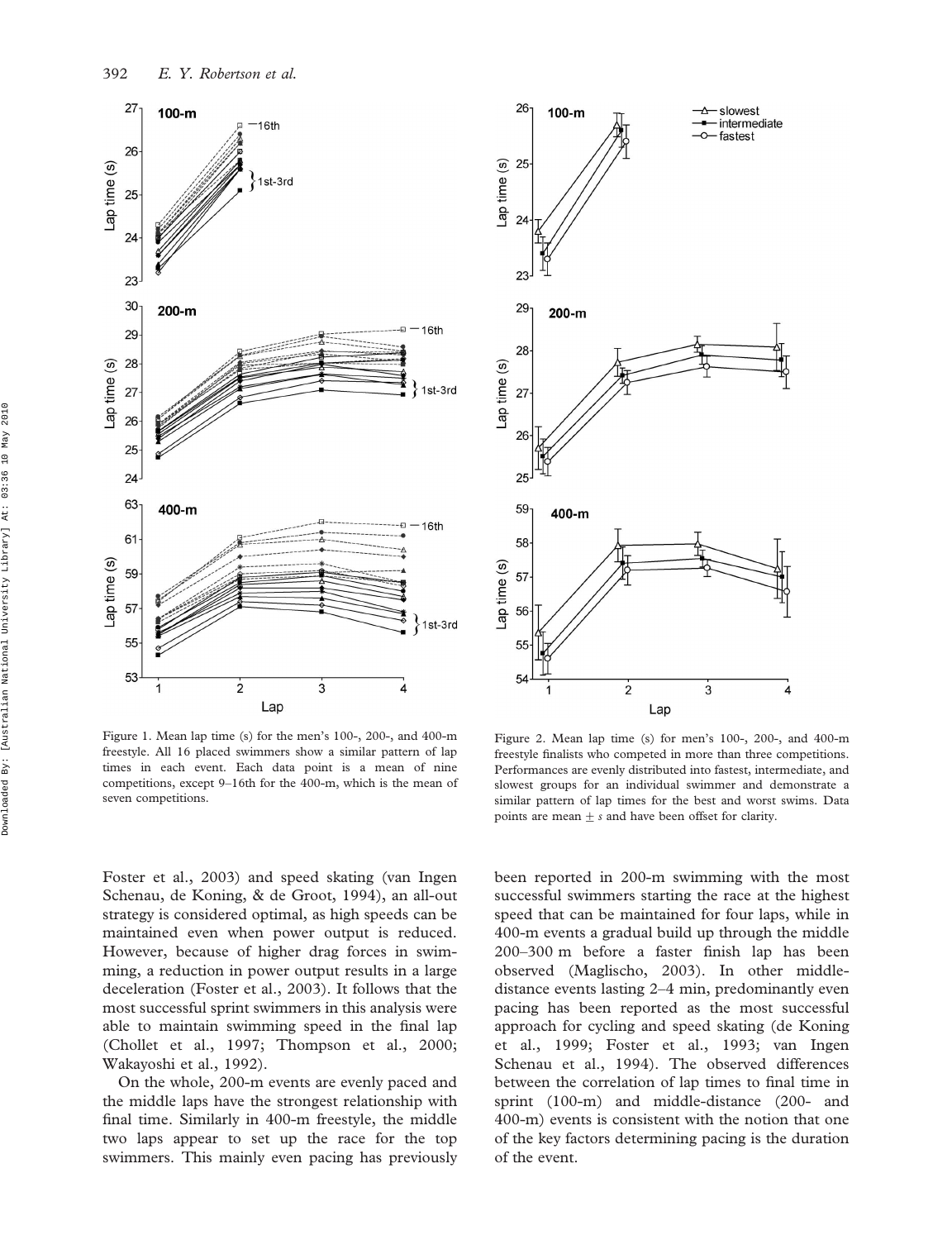## Differences between finalists and semi-finalists, sex, and stroke

Semi-finalists exhibited smaller correlations of lap time to final time, although performance enhancements associated with a change in lap time were of the same magnitude as the finalists. The similarity in pattern of lap times for the 1st to 16th placed swimmer in international competition is comparable to that found in sprint running where the last placed runners adopted the same pacing strategy as the winners (Tucker et al., 2006). Similarly, competitive rowing crews adopt a fast start strategy regardless of finish position in 2-km races (Garland, 2005). In this study, we did not have temporal data for the laps, so our interpretation is based on differences between lap times. Successful swimmers in this study were characterized by faster lap times, which is in agreement with previous findings that swimming speed is highest in better performing swimmers who are able to maintain their speed during a race (Chollet et al., 1997; Thompson et al., 2000; Wakayoshi et al., 1992), and have faster start, turn, and finish times (Arellano et al., 1994). In the present analysis, it is not possible to ascertain if faster lap times are a consequence of faster mid-pool swimming speed that explains most of the variation in finishing time (Thompson et al., 2000), or the non-swimming components such as starts and turns (Arellano et al., 1994; Thompson et al., 2000).

The pattern of pacing was largely similar across each of the events for male and female swimmers. The exception is 100-m freestyle, where the correlation of lap times was identical in the first and second lap for males. Notably, the winners of the men's freestyle had a slower first lap than the second placed swimmers, but were differentiated by a smaller drop off (differential between first and second lap time) in the final lap. In contrast, women's 100-m freestyle winners were faster in both laps. We interpret these findings as the need for freestyle swimmers to have a fast start to stay in contention and maintain secondlap speed for success in sprint events. Start time has previously been reported to be no different for swimmers of varying standard (Wakayoshi et al., 1992), but another study of male breaststroke swimmers found that start times were related to finish time (Thompson et al., 2000).

There were some variations in the magnitudes of correlations between the different strokes at each distance. In the 200-m butterfly, the third and fourth laps had a stronger relationship with final time than the middle laps. This difference is likely related to butterfly being a less economical and streamlined stroke. To maintain stroke length in butterfly, the power output of the arms must be increased, resulting in local muscle fatigue (Chollet, Pelayo,

Tourny, & Sidney, 1996). In 200-m butterfly, more of a balance is required between increasing arm power and maintaining elevation of the hips to reduce drag and improve streamlining (Chollet et al., 1996). Similarly, in 200-m breaststroke, a positive pacing strategy is observed (Thompson et al., 2000) with a reduction in lap speed in the latter half of the race associated with fatigue from a greater reliance on leg propulsion in this event (Maglischo, 2003).

Elite swimmers need a progressive improvement in performance time  $({\sim}1\%)$  from heats to final in a competition, plus an additional enhancement of more than about 0.4% to increase the likelihood of a medal (Pyne et al., 2004; Trewin et al., 2004). Taking into account the precision of the estimates (90% confidence limits,  $\pm$  0.1%), improvements in specific lap times are associated with clear substantial improvements in final time for 100- to 400-m swimming events. The laps that are most strongly correlated with final time need a smaller change in lap time to alter placing in a race. Elite coaches and swimmers seeking improvements in lap time need to identify if changes in fitness or technique (start, turn or stroke technique) can be addressed.

#### Analysis of pacing and performance

We employed a novel analysis combining correlations and mixed linear modelling to quantify relationships between lap time and performance enhancement in international swimmers. Interpreting the correlations in relation to the improvement in final time is a practical means of instructing the coach where improvements in lap speed should be focused. This modelling approach combines between- and within-swimmer effects. The between-swimmer effect quantifies the magnitude of improvement required by an individual swimmer to increase his or her chances of a medal. The withinswimmer effect indicates the magnitude of improvement in final time an individual swimmer can anticipate. Taken together, these effects give an estimate of the change needed in a particular lap to improve placing in a race, and the magnitude of performance gains modelled for an individual swimmer. This approach could be useful for applied research and provides a quantitative framework to evaluate performance in other sports.

Given the long-standing debate on the suitability of correlational analysis to characterize the degree of association in dependent and independent measures (Aldrich, 1995; Hopkins et al., 2009), we employed three separate criteria to evaluate the relationship between lap time and final time. One limitation of the correlations in this analysis is that each lap time contributes to final race time.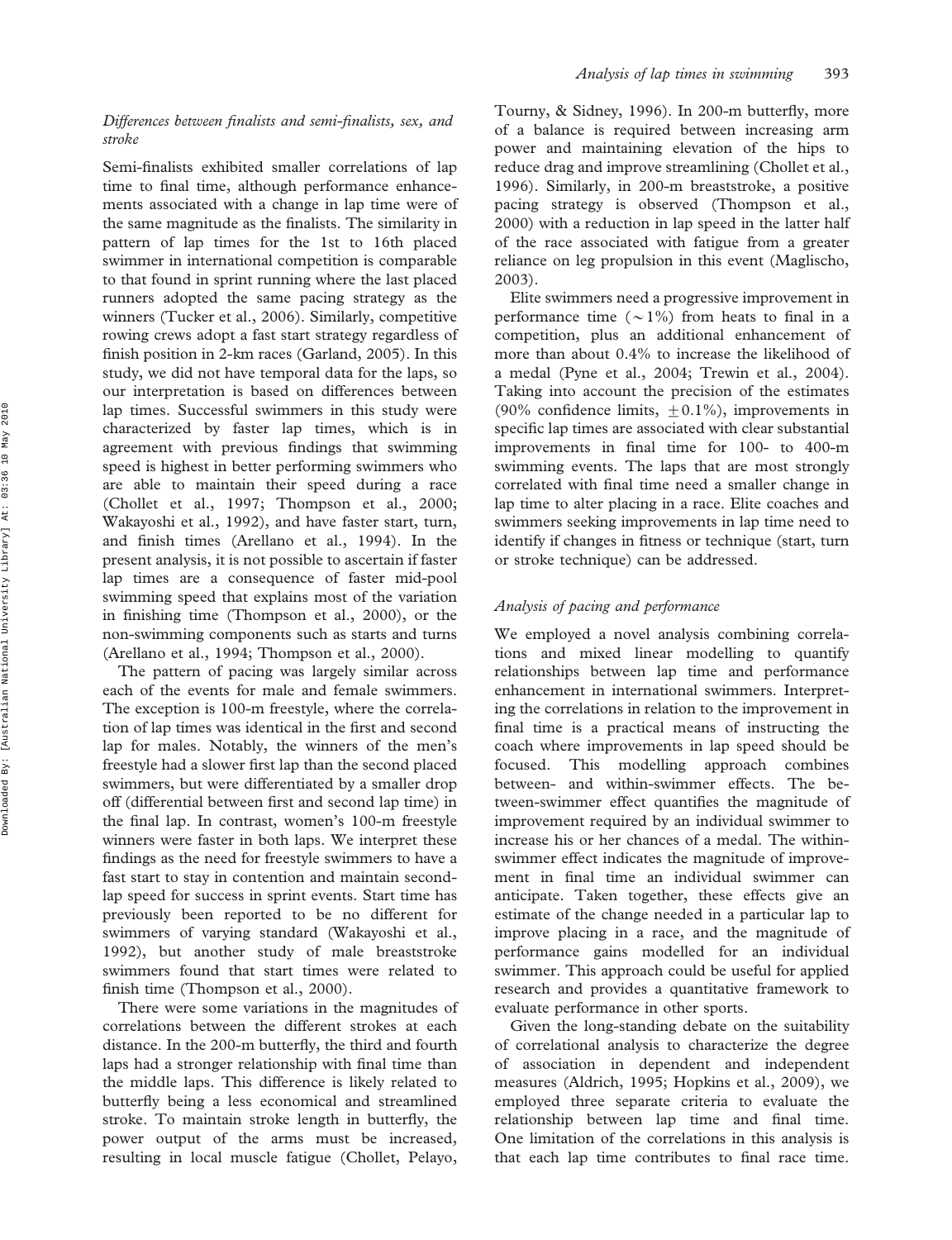As such, these variables are not independent and the resultant correlations are large. However, we interpreted the differences between the mean correlations to identify the laps with the strongest relative relationship to performance. The lack of temporal lap data limits to some degree the interpretation of the correlations in the first lap. Lower correlations in the first lap could reflect larger individual variation in the quality of the dive start; however, the pattern of correlations is similar for the semi-finalists and finalists and in backstroke events that start in the water. Future research using this modelling approach should incorporate temporal race data to evaluate the relationship of the swimming and non-swimming components to performance, and provide further information to the coach on where improvements within each lap could be made.

In this study, we have modelled the pattern of pacing adopted by elite swimmers in international competition and determined improvements in performance associated with an achievable change in lap time. The magnitude of these improvements are similar ( $\sim$ 1%) to an energy flow model used in track cycling (de Koning et al., 1999), and the statistically non-significant (0.8%) improvement in final time observed in a positively (102%) paced breaststroke trial (Thompson, MacLaren, Lees, & Atkinson, 2004). Coaches and sport scientists should look to address improvements in fitness or technique in the laps that will result in the greatest performance gain; however, the similarity in pattern of lap times for the fastest and slowest swims implies that the overall pattern of lap times should be maintained. Further experimental evaluation of small manipulations in the pattern of pacing is warranted to confirm the magnitude of potential gains in final time and improvements in placing for an individual swimmer.

## Conclusion

Substantial gains in swimming performance are possible by improving the laps that have the strongest relationship with final time: the final lap in sprints and the middle two laps of 200- to 400-m events. However, the similarity in pattern of lap times for the top 16 swimmers in each event and the best and worst swims for an individual swimmer, suggests any improvements in lap time should be made without disrupting the overall pattern of pacing.

#### References

- Aldrich, J. (1995). Correlations genuine and spurious in Pearson and Yule. Statistical Science, 10, 364–376.
- Arellano, R., Brown, P., Cappaert, J., & Nelson, R. C. (1994). Analysis of 50-, 100-, and 200-m freestyle swimmers at the 1992 Olympic Games. Journal of Applied Biomechanics, 10, 189–199.
- Batterham, A. M., & Hopkins, W. G. (2006). Making meaningful inferences about magnitudes. International Journal of Sports Physiology and Performance, 1, 50–57.
- Bishop, D., Bonetti, D., & Dawson, B. (2002). The influence of pacing strategy on  $VO<sub>2</sub>$  and supramaximal kayak performance. Medicine and Science in Sports and Exercise, 34, 1041–1047.
- Chengalur, S. N., & Brown, P. L. (1992). An analysis of male and female Olympic swimmers in the 200-meter events. Canadian Journal of Sports Science, 17, 104–109.
- Chollet, D., Pelayo, P., Delaplace, C., Tourny, C., & Sidney, M. (1997). Stroking characteristic variations in the 100-m freestyle for male swimmers of differing skill. Perceptual and Motor Skills, 85, 167–177.
- Chollet, D., Pelayo, P., Tourny, C., & Sidney, M. (1996). Comparative analysis of 100 m and 200 m events in the four strokes in top level swimmers. Journal of Human Movement Studies, 31, 25–37.
- Cohen, J. (1988). Statistical power analysis for the behavioural sciences. Hillsdale, NJ: Lawrence Erlbaum Associates.
- de Koning, J. J., Bobbert, M. F., & Foster, C. (1999). Determination of optimal pacing strategy in track cycling with an energy flow model. Journal of Science and Medicine in Sport, 2, 266–277.
- Foster, C., de Koning, J. J., Hettinga, F., Lampen, J., Dodge, C., Bobbert, M., et al. (2004). Effect of competitive distance on energy expenditure during simulated competition. International Journal of Sports Medicine, 25, 198–204.
- Foster, C., de Koning, J. J., Hettinga, F., Lampen, J., La Clair, K. L., Dodge, C., et al. (2003). Pattern of energy expenditure during simulated competition. Medicine and Science in Sports and Exercise, 35, 826–831.
- Foster, C., Schrager, M., Snyder, A. C., & Thompson, N. N. (1994). Pacing strategy and athletic performance. Sports Medicine, 17, 77–85.
- Foster, C., Snyder, A. C., Thompson, N. N., Green, M. A., Foley, M., & Schrager, M. (1993). Effect of pacing strategy on cycle time trial performance. Medicine and Science in Sports and Exercise, 25, 383–388.
- Fukuba, Y., & Whipp, B. J. (1999). A metabolic limit on the ability to make up for lost time in endurance events. *Journal of Applied* Physiology, 87, 853–861.
- Garland, S. W. (2005). An analysis of the pacing strategy adopted by elite competitors in 2000 m rowing. British Journal of Sports Medicine, 39, 39–42.
- Hopkins, W. G., & Hewson, D. J. (2001). Variability of competitive performance of distance runners. Medicine and Science in Sports and Exercise, 33, 1588–1592.
- Hopkins, W. G., Marshall, S. W., Batterham, A. M., & Hanin, J. (2009). Progressive statistics for studies in sports medicine and exercise science. Medicine and Science in Sports and Exercise,  $41(1), 3-12.$
- Kennedy, P., Brown, P., Chengalur, S., & Nelson, R. (1990). Analysis of male and female Olympic swimmers in the 100-meter events. International Journal of Sport Biomechanics, 6, 187–197.
- Maglischo, E. W. (2003). Pacing and strategy. In Swimming fastest (pp. 715–746). Champaign, IL: Human Kinetics.
- Pyne, D. B., Trewin, C. B., & Hopkins, W. G. (2004). Progression and variability of competitive performance of Olympic swimmers. Journal of Sports Sciences, 22, 613–620.
- Thompson, K. G., Haljand, R., & MacLaren, D. P. (2000). An analysis of selected kinematic variables in national and elite male and female 100-m and 200-m breaststroke swimmers. Journal of Sports Sciences, 18, 421–431.
- Thompson, K. G., MacLaren, D. P., Lees, A., & Atkinson, G. (2004). The effects of changing pace on metabolism and stroke characteristics during high-speed breaststroke swimming. Journal of Sports Sciences, 22, 149–157.